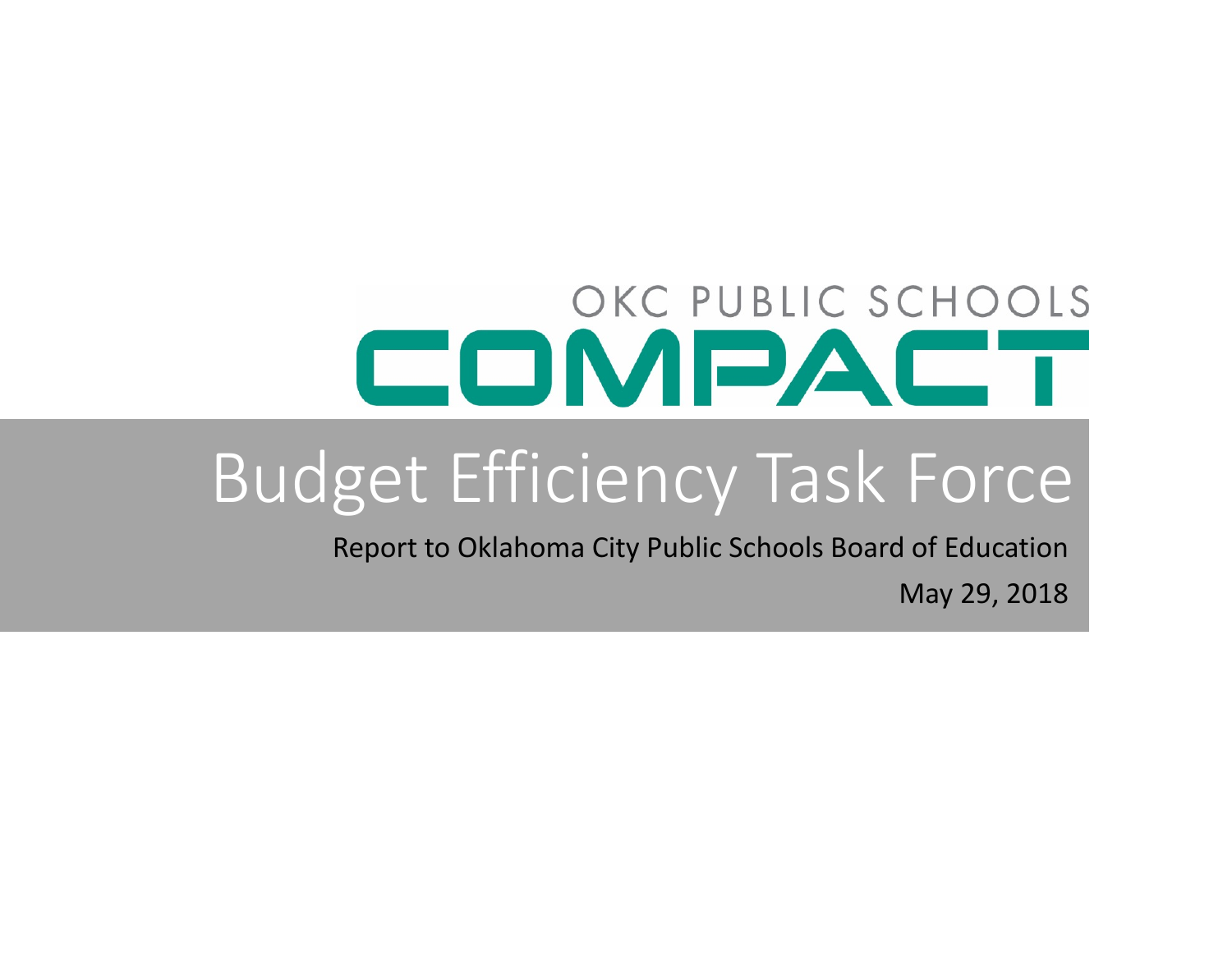### Task Force Members

- Chair, Teresa Rose-Crook, Communities Foundation of OK
- Joe Cardenas, Arvest Bank
- Jim Couch, City of OKC
- Joe Clytus, Veolia Water (former OKCPS Board member)
- The Honorable Willa Johnson, Oklahoma County Commissioner
- Percy Kirk, Cox Communications
- Dave Lopez, DL Dynamics (former OKCPS Superintendent)
- Mary Melon, Foundation for Oklahoma City Public Schools
- Ron Millican, retired (former OKCPS Board member)
- Tony Tyler, Tyler Media
- Joe Siano, Bank of Oklahoma

#### Working Group

- Todd Lisle, BKD CPAs and Advisors
- Doug Dowler, Budget Director, City of Oklahoma City
- Craig Freeman, Finance Director, City of Oklahoma City
- Jean Bostwick, OKCPS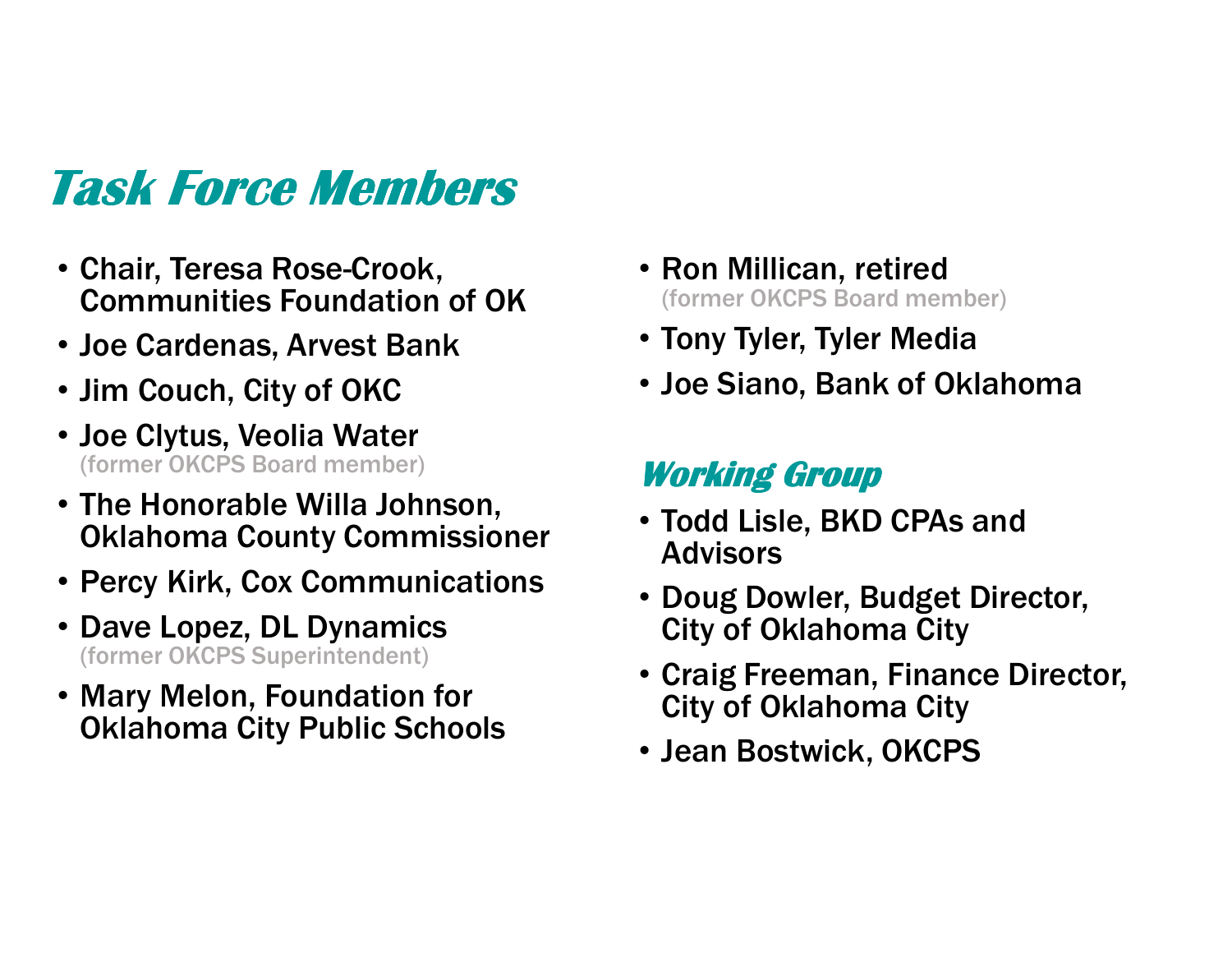# Does OKCPS have a financial need to reduce expenses?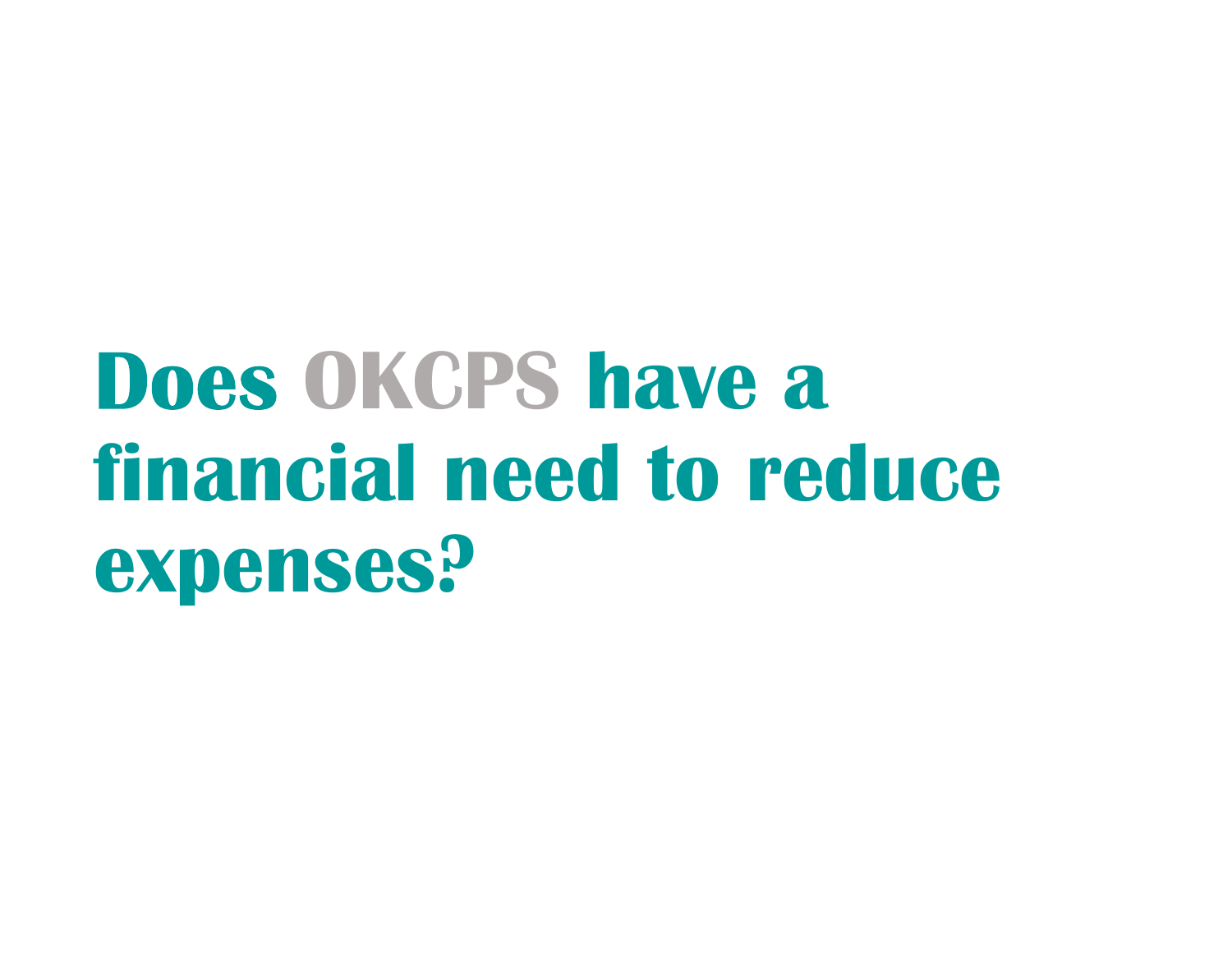## OKLAHOMA CITY PUBLIC SCHOOLS

#### FY2019 Legislation Impact

|                                          | FY2019<br>Projected | FY2019 w/Legislation<br>Projected |
|------------------------------------------|---------------------|-----------------------------------|
| WADM - Actual                            | 63,983              | 63,983                            |
| WADM - Funded                            | 67,263              | 67,263                            |
| WADM Change from Prior Year              | (1, 141)            | (1, 141)                          |
| <b>Gross Factor</b>                      | 3,032               | 3,398                             |
| Projected Aid +<br><b>Local Revenues</b> | 163,751,446         | 188,369,704                       |
| <b>Estimated Revenue Impact</b>          |                     | 24,618,258                        |
| <b>Estimated Expense Impact</b>          |                     | 24,845,119                        |
| <b>NET Funding Impact</b>                |                     | (226, 861)                        |
|                                          |                     |                                   |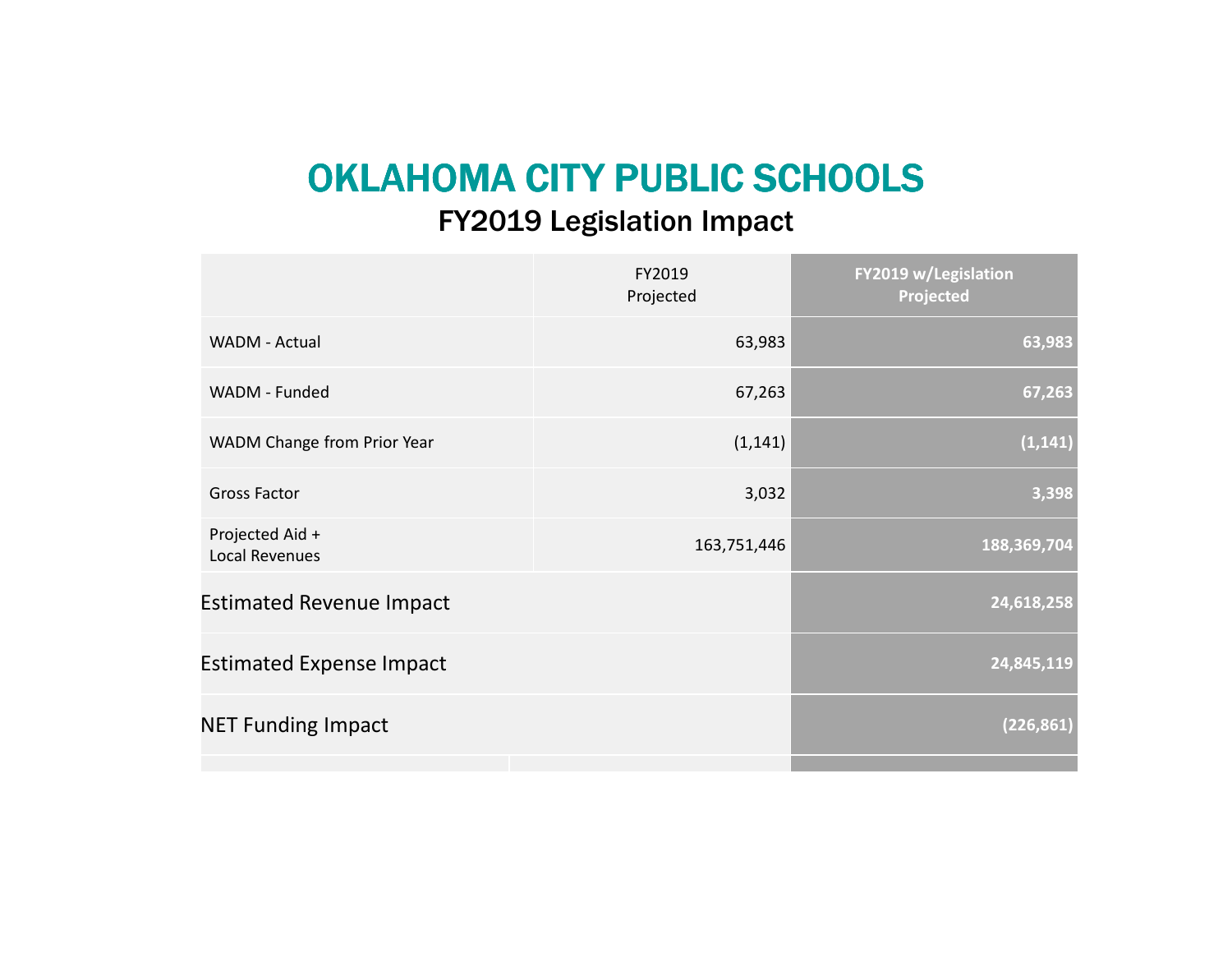#### OKLAHOMA CITY PUBLIC SCHOOLS

WADM Impact on Formula Funding FY2019-FY2021

|                                               | FY2016      | FY2017      | FY2018         | FY2019<br>Projected | FY2020<br>Projected | FY2021<br>Projected |
|-----------------------------------------------|-------------|-------------|----------------|---------------------|---------------------|---------------------|
| WADM - Actual                                 | 68,405*     | 67,263      | 64,999         | 63,983              | 63,315              | 62,973              |
| WADM - Funded                                 | 68,212      | 68,405      | 68,405         | 67,263              | 64,999              | 63,983              |
| Change from Prior<br>Year                     | $\mathbf 0$ | 193         | $\mathbf 0$    | (1, 141)            | (2, 265)            | (1,016)             |
| <b>Gross Factor</b>                           | 3,035       | 3,012       | 3,032          | 3,032               | 3,032               | 3,032               |
| Projected Aid +<br>Local Revenues             | 170,342,564 | 167,017,817 | 167,212,216    | 163,751,446         | 156,885,570         | 153,805,990         |
| <b>Budget Reduction Per Year</b>              |             |             | (3,460,770)    | (6,865,876)         | (3,079,580)         |                     |
| <b>CUMULATIVE Budget: Reduction vs FY2018</b> |             |             | ( \$3,460,770) | (\$10,326,646)      | ( \$13,406,226)     |                     |
|                                               |             |             |                |                     |                     |                     |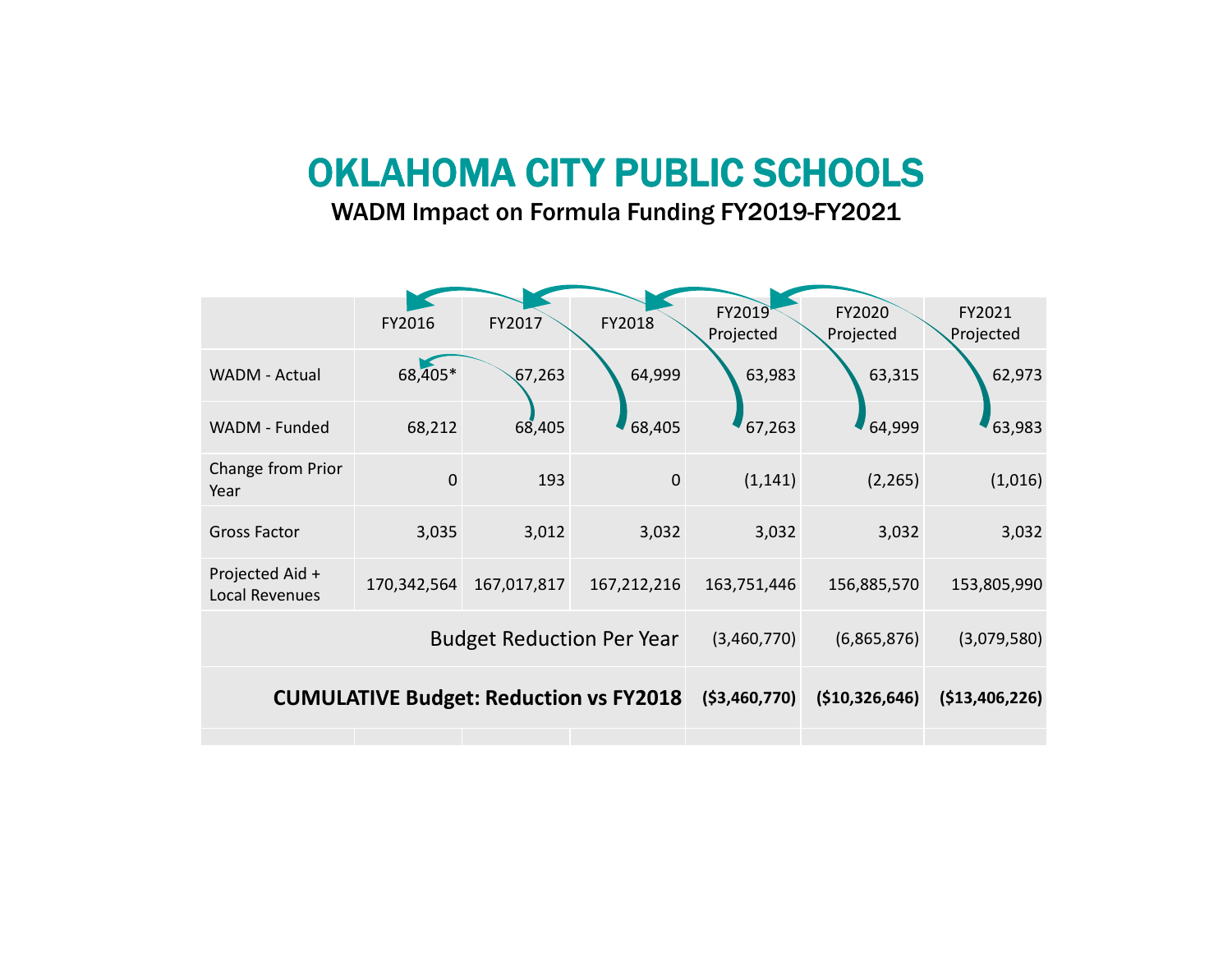# fund balance a viable source to cover needs?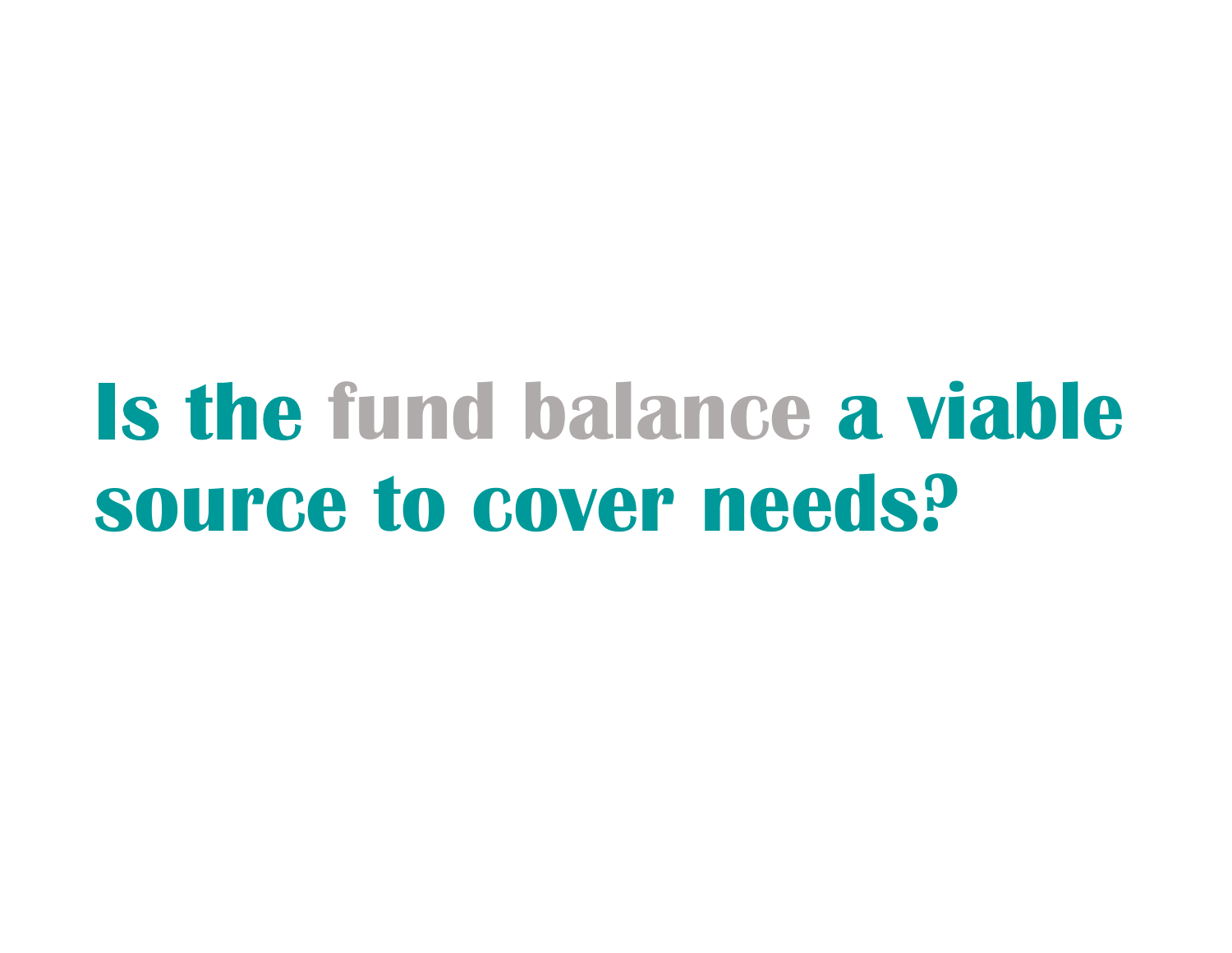#### OKLAHOMA CITY PUBLIC SCHOOLS

#### General Fund Balance/Unrestricted Cash Pressures

| FY2018                                   | July           | August         | September      | October        | November       | December       | January        |
|------------------------------------------|----------------|----------------|----------------|----------------|----------------|----------------|----------------|
| <b>Beginning</b>                         | 16,714,507     | 13,168,114     | 13,547,126     | 11,739,577     | 1,112,555      | 732,294        | 18,786,056     |
| Cash Deposits                            |                |                |                |                |                |                |                |
| <b>State Funding</b>                     | $\mathbf{0}$   | 8,445,920      | 10,985,897     | 9,501,660      | 9,501,660      | 9,501,660      | 8,388,847      |
| Property Tax                             | 457,684        | 573,170        | 355,237        | 167,095        | 5,111,488      | 20,385,615     | 33,108,951     |
| <b>Other Deposits</b>                    | 5,711,359      | 9,145,676      | 9,183,806      | 4,804,727      | 7,546,355      | 10,052,042     | 10,196,854     |
| Charters Flow-through<br><b>Deposits</b> | $\overline{0}$ | 2,382,464      | 2,968,065      | 2,647,080      | 2,997,385      | 2,720,993      | 5,650,115      |
| <b>Total Cash Deposits</b>               | 6,169,043      | 20,547,230     | 23,493,005     | 17,120,562     | 25,156,888     | 42,660,310     | 57,344,767     |
| Cash Payments                            |                |                |                |                |                |                |                |
| Charters Flow-through<br>Payments        | $\mathbf{0}$   | (2,382,464)    | (2,968,065)    | (2,647,080)    | (2,997,385)    | (2,720,993)    | (5,650,115)    |
| <b>District Cash Payments</b>            | (9,715,436)    | (17, 785, 754) | (22, 332, 489) | (25, 100, 504) | (22, 539, 764) | (21,885,555)   | (23, 640, 845) |
| <b>Total Cash Payments</b>               | (9,715,436)    | (20, 168, 218) | (25, 300, 554) | (27, 747, 584) | (25, 537, 148) | (24, 606, 548) | (29, 290, 960) |
|                                          |                |                |                |                |                |                |                |
| <b>Ending</b>                            | \$13,168,114   | \$13,547,126   | \$11,739,577   | \$1,112,555    | \$732,295      | \$18,786,056   | \$46,839,863   |
|                                          |                |                |                |                |                |                |                |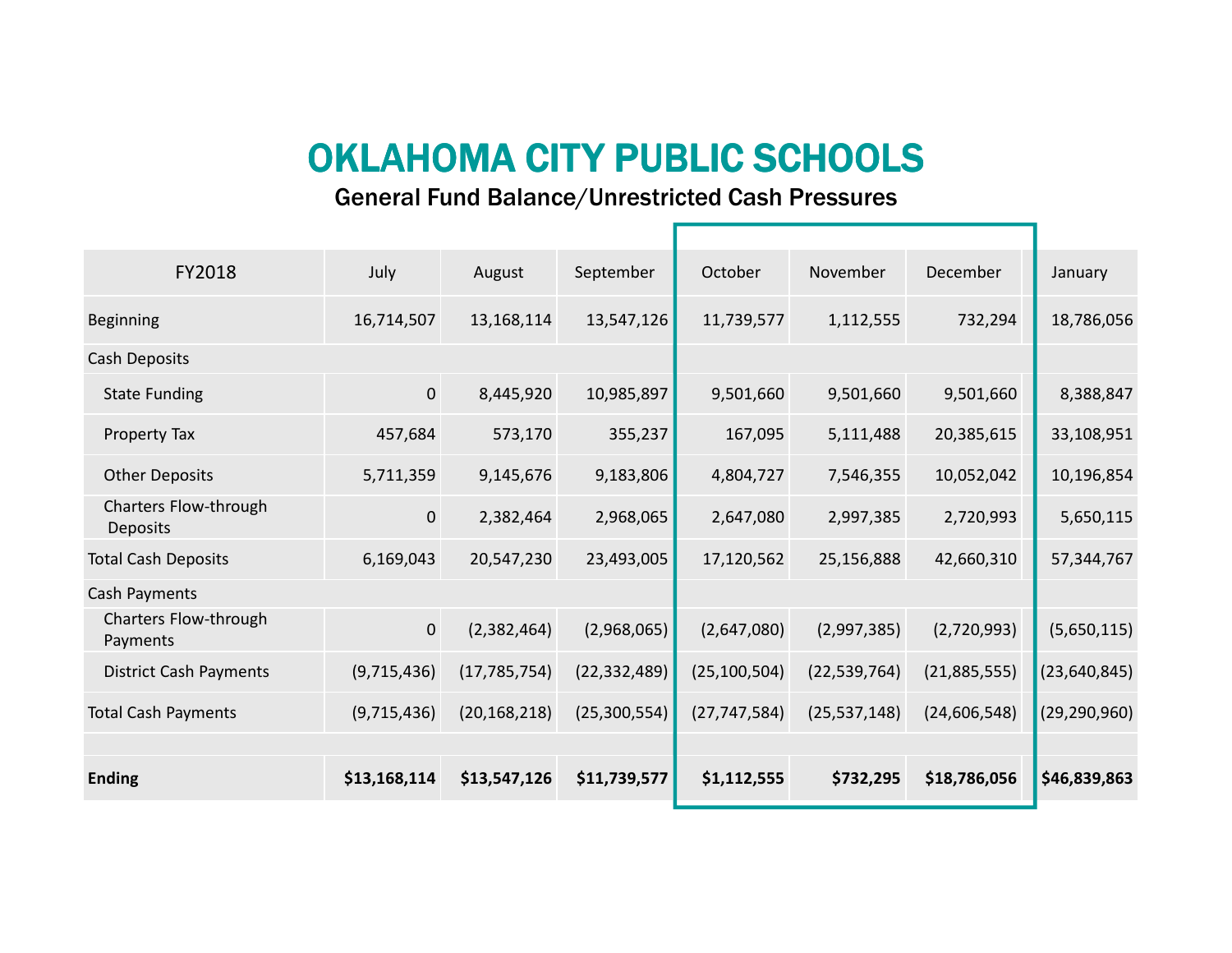# vsSAA-+\$700,000 interest

REMAINING 2016 AUTHORIZATION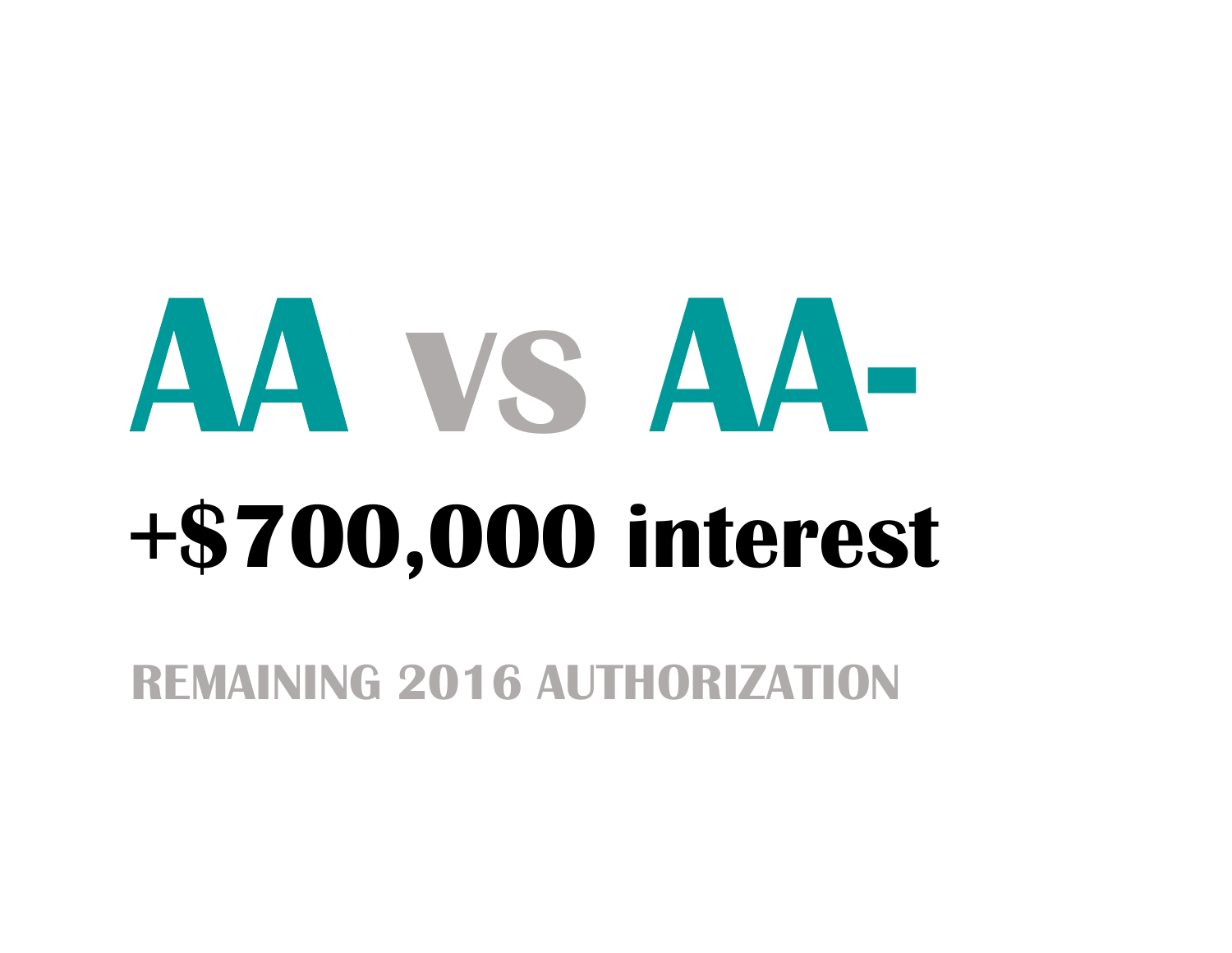# OKCPS address the shortfall?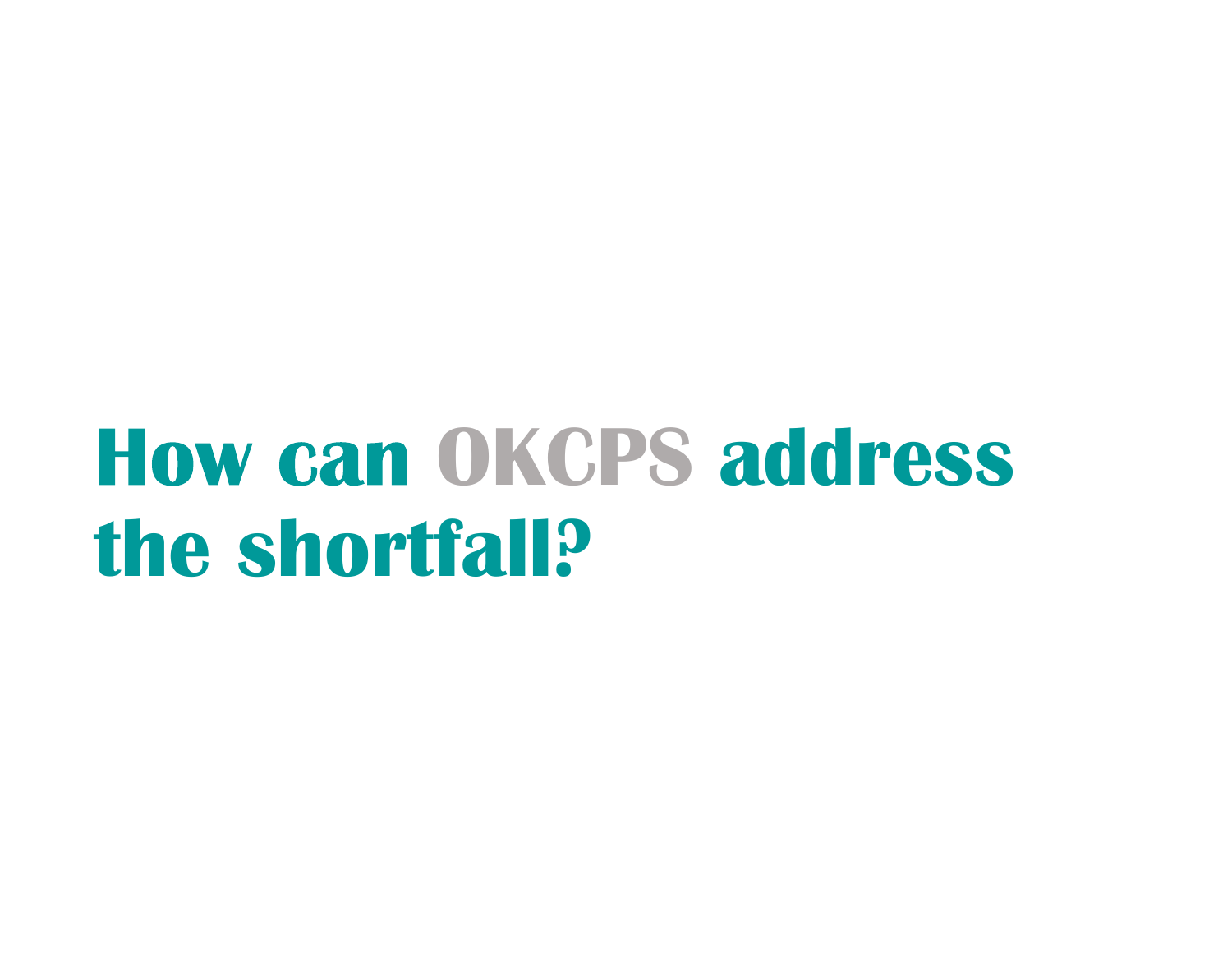## Items Considered/Not Recommended

#### \$3,500,000

• Suspend math textbook purchases

#### \$1,280,000

- Eliminate combination of non-core subject teachers, counselors, social workers, other specialized support staff
- Increase minimum bus routes to two miles
- Eliminate rigorous instruction pilot
- Increase charter school fees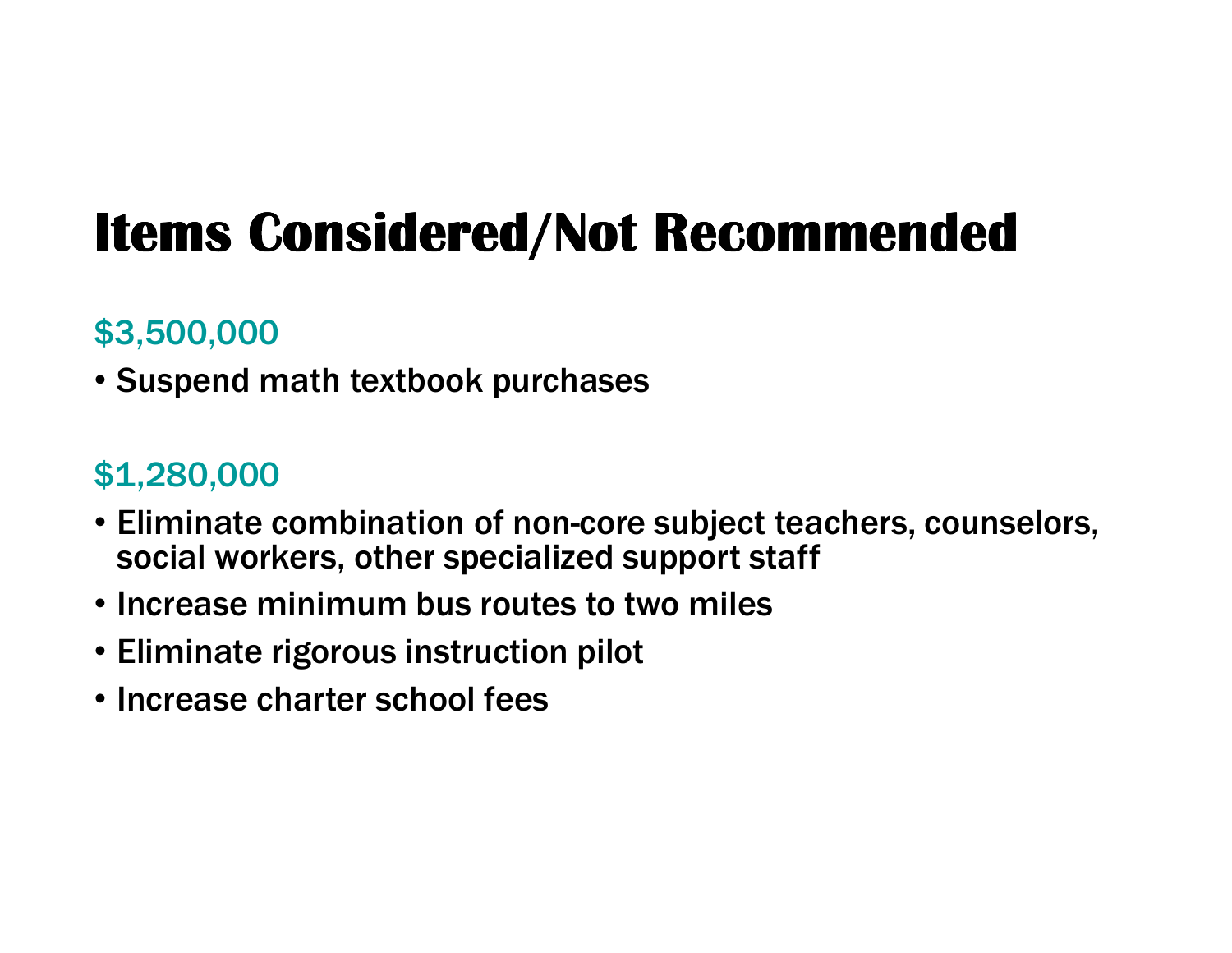## FY '19 Financial Recommendations

- One-time use of MAPS for Kids residual principal/interest \$1,200,000
- Implement facility usage rental program \$250,000
- The remaining shortfall represents less than 0.7% of the annual budget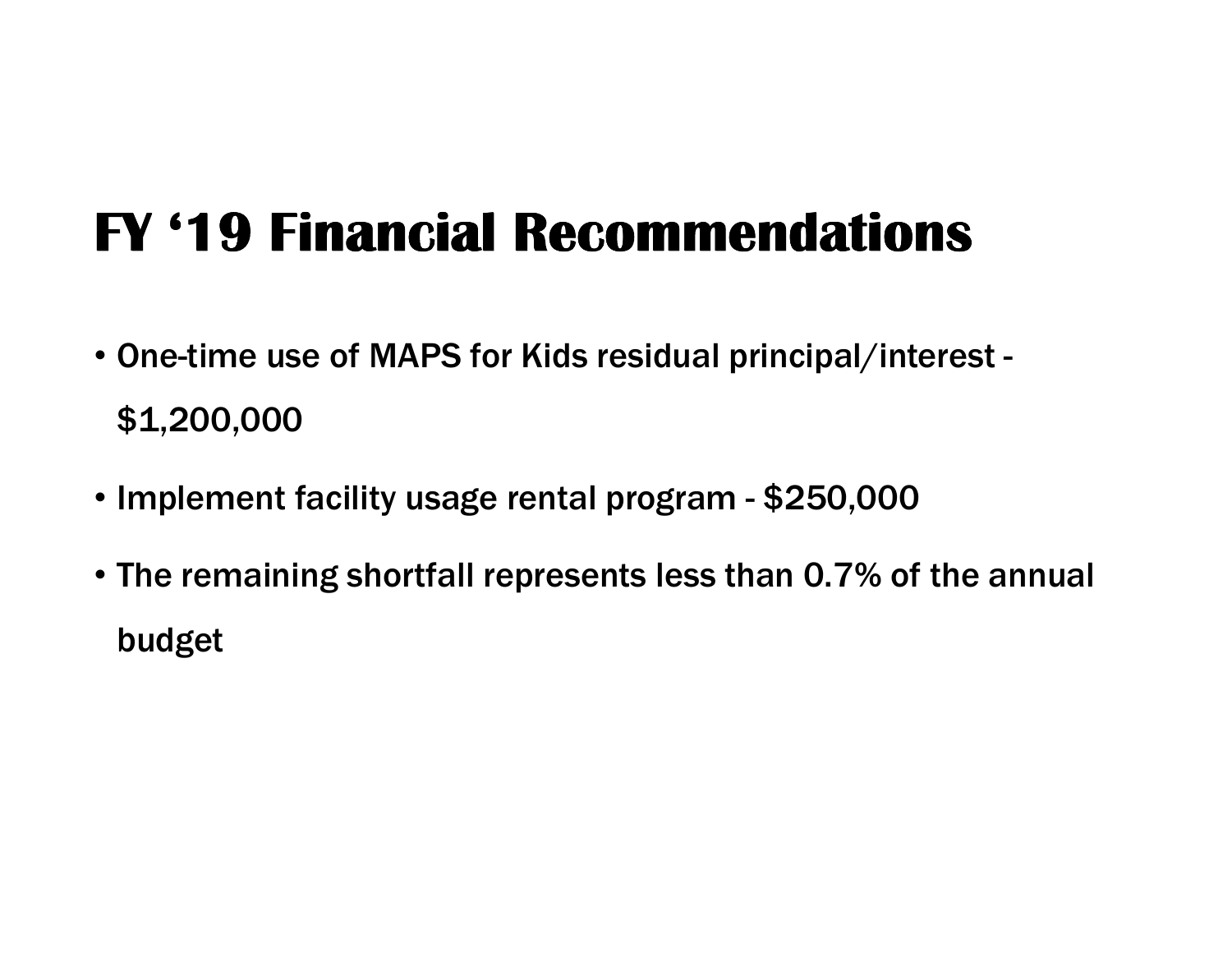## **Additional Recommendations**

- Implement Fund Balance Policy including balance targets for specific funds (General Fund, Building Fund and Child Nutrition Fund)
- Develop Three-year operating budget plan
- Provide additional financial/budget staffing and support
- Upgrade and centralize multiple financial practices
- Develop a Charter Schools policy that provides greater equity